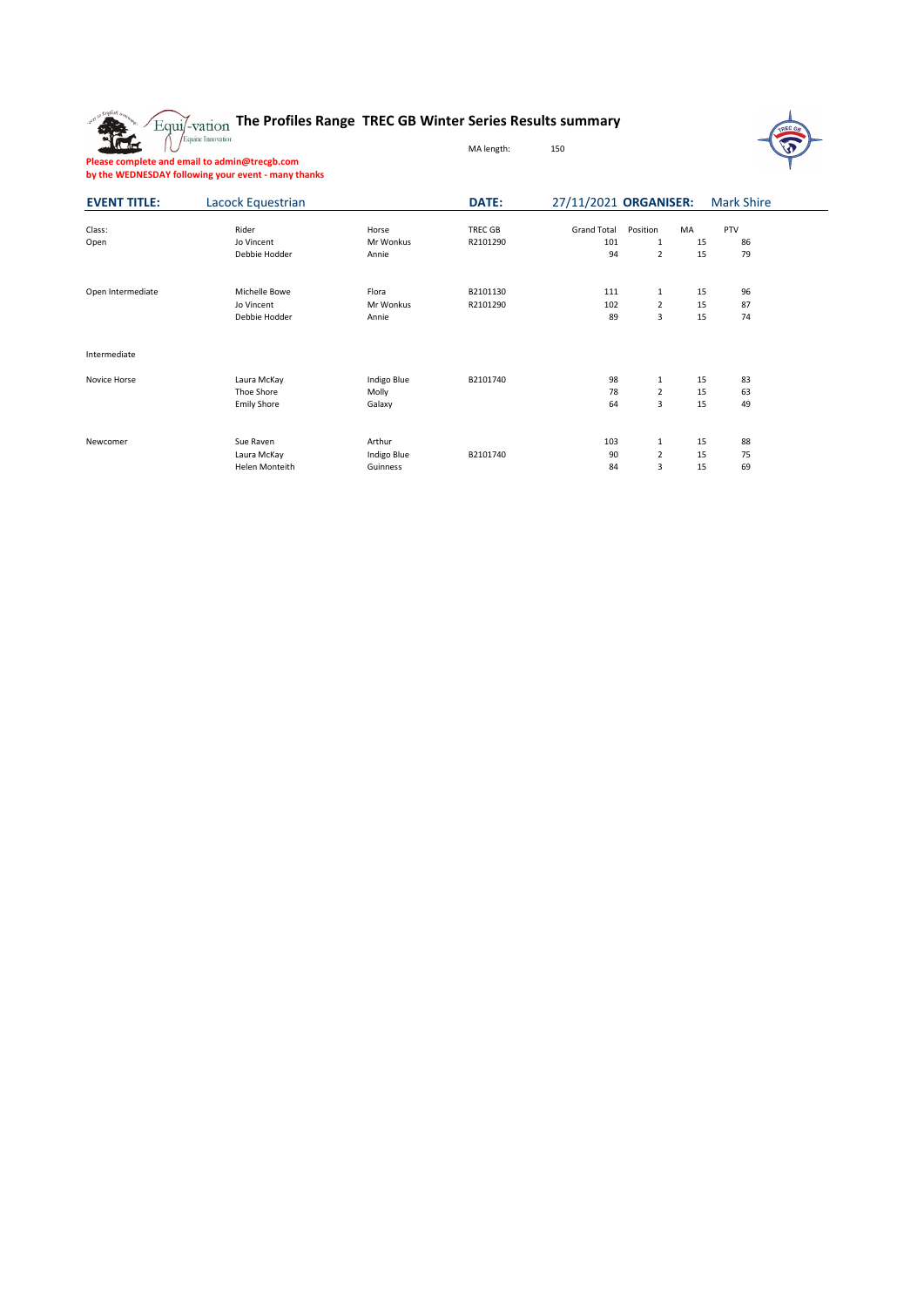| o English <sub>trop</sub><br><b>KERE</b> | $Equi$ -vation<br>Equine Innovation | The Profiles Range TREC GB Winter Series Class summary |              |          |       |    |                 |                       |           |    |                                          |  |                            |        |      |                           | TREC                         |          |
|------------------------------------------|-------------------------------------|--------------------------------------------------------|--------------|----------|-------|----|-----------------|-----------------------|-----------|----|------------------------------------------|--|----------------------------|--------|------|---------------------------|------------------------------|----------|
| <b>EVENT TITLE:</b>                      | Lacock Equestrian                   |                                                        | <b>DATE:</b> |          |       |    |                 | 27/11/2021 ORGANISER: |           |    | <b>Mark Shire</b>                        |  |                            |        |      |                           |                              |          |
| <b>Class:</b>                            | <b>Open</b>                         |                                                        |              |          |       |    |                 |                       |           |    |                                          |  |                            |        |      |                           |                              |          |
| <b>RIDER</b>                             | TREC GB NO                          | Bending<br>HORSE (very important)                      | Neck Rein    | Corridor | Sbend |    | Jump            | Immobility<br>Ditch   | Rein Back |    | Deductions for circline<br><b>Bridge</b> |  | <b>PTV</b><br><b>TOTAL</b> | CANTER | WALF | <b>MA</b><br><b>TOTAL</b> | <b>GRAND</b><br><b>TOTAL</b> | $\delta$ |
| Jo Vincent                               | R2101290                            | Mr Wonkus                                              |              |          |       | 10 | 10 <sub>l</sub> |                       | 10        |    |                                          |  |                            | 86     |      |                           | 101                          |          |
| Debbie Hodder                            |                                     | Annie                                                  |              |          |       |    | 10 <sup>1</sup> | 10                    |           | 10 | 10                                       |  |                            | 79     |      |                           | 94                           |          |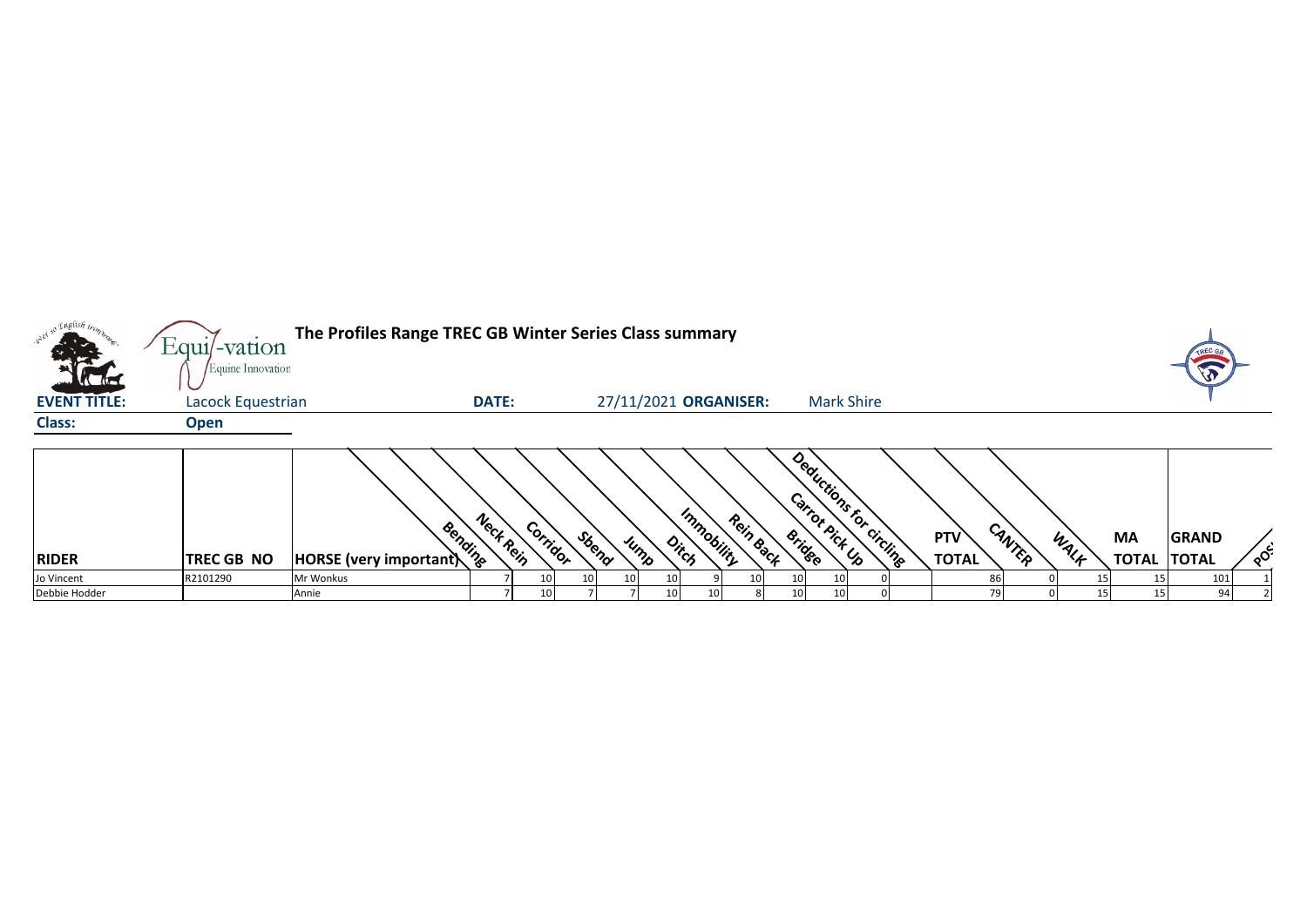| $\sqrt{10}$         | Equi/-vation<br>Equine Innovation | The Profiles Range TREC GB Winter Series Class summary                                                                                                                                                                         |              |          |       |                       |                 |                 |       |                                          |                   |  |                            |        |      |                                 | TREC GA      |                      |
|---------------------|-----------------------------------|--------------------------------------------------------------------------------------------------------------------------------------------------------------------------------------------------------------------------------|--------------|----------|-------|-----------------------|-----------------|-----------------|-------|------------------------------------------|-------------------|--|----------------------------|--------|------|---------------------------------|--------------|----------------------|
| <b>EVENT TITLE:</b> | Lacock Equestrian                 |                                                                                                                                                                                                                                | <b>DATE:</b> |          |       | 27/11/2021 ORGANISER: |                 |                 |       |                                          | <b>Mark Shire</b> |  |                            |        |      |                                 |              |                      |
| <b>Class:</b>       | <b>Open Intermediate</b>          |                                                                                                                                                                                                                                |              |          |       |                       |                 |                 |       |                                          |                   |  |                            |        |      |                                 |              |                      |
| <b>RIDER</b>        | <b>TREC GB NO</b>                 | Allegation of the Region of the Region of the Registrational Company of the Registration of the Registration of the Registration of the Registration of the Registration of the Registration of the Registration of the Regist | Neck Rein    | Corridor | Sbend | Jump                  | Water           | Immobility      | Weave | Deductions for circling<br><b>Bridge</b> |                   |  | <b>PTV</b><br><b>TOTAL</b> | CANTER | WALK | <b>MA</b><br><b>TOTAL TOTAL</b> | <b>GRAND</b> | $\circ$ <sup>C</sup> |
| Michelle Bowe       | B2101130                          | Flora                                                                                                                                                                                                                          | 10           |          |       |                       | 10 <sub>l</sub> | 10 <sub>1</sub> | 10    |                                          | 10 <sup>1</sup>   |  | 96                         |        |      |                                 | 111          |                      |
| Jo Vincent          | R2101290                          | Mr Wonkus                                                                                                                                                                                                                      |              | 10       |       |                       | 10 <sub>l</sub> | 10              | 10    | 10                                       | 10 <sup>1</sup>   |  | 87                         |        |      |                                 | 102          |                      |
| Debbie Hodder       |                                   | Annie                                                                                                                                                                                                                          |              |          |       |                       | 10 <sup>1</sup> |                 | 10    | 10                                       | 10 <sup>1</sup>   |  | 74                         |        | 15   | 15                              | 89           |                      |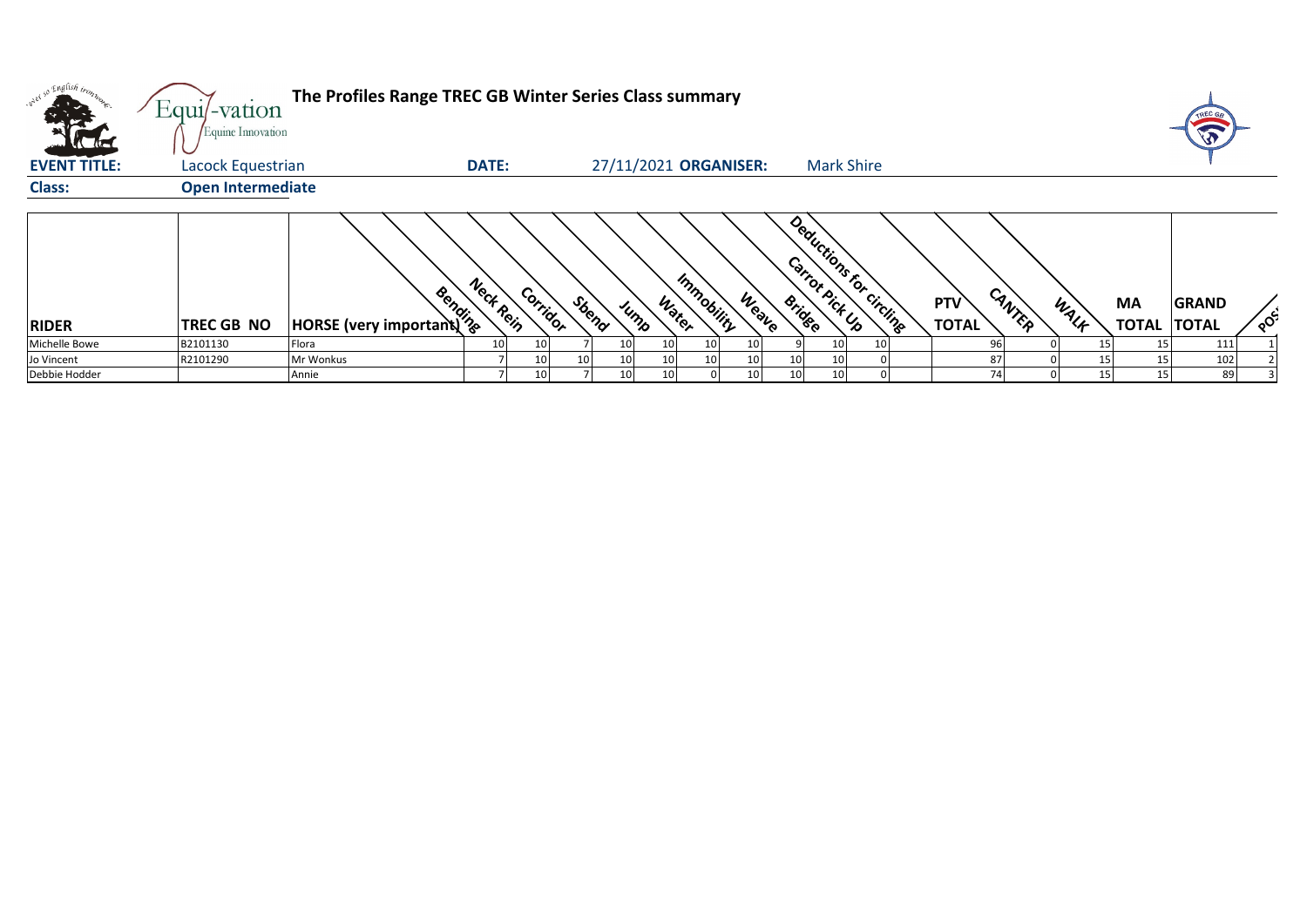|                                       | Equi/-vation<br>Equine Innovation | The Profiles Range TREC GB Winter Series Class summary |                 |                     |            |                       |                       |    |                                            |                            |        |      |                          |              |                      |
|---------------------------------------|-----------------------------------|--------------------------------------------------------|-----------------|---------------------|------------|-----------------------|-----------------------|----|--------------------------------------------|----------------------------|--------|------|--------------------------|--------------|----------------------|
| $\overline{M}$<br><b>EVENT TITLE:</b> |                                   |                                                        |                 |                     |            |                       |                       |    | <b>Mark Shire</b>                          |                            |        |      |                          |              |                      |
|                                       | Lacock Equestrian                 |                                                        | <b>DATE:</b>    |                     |            | 27/11/2021 ORGANISER: |                       |    |                                            |                            |        |      |                          |              |                      |
| <b>Class:</b>                         | <b>Novice Horse</b>               |                                                        |                 |                     |            |                       |                       |    |                                            |                            |        |      |                          |              |                      |
|                                       |                                   |                                                        |                 |                     |            |                       |                       |    |                                            |                            |        |      |                          |              |                      |
| <b>RIDER</b>                          | <b>TREC GB NO</b>                 | <b>HORSE</b> (very important)                          | SBeno           | Nect Rein<br>Bridge | Immobility | Corridor              | <b>Weave</b><br>Water |    | Deductions for circuites<br>Carrot Pick Up | <b>PTV</b><br><b>TOTAL</b> | CANTER | WALK | MA<br><b>TOTAL TOTAL</b> | <b>GRAND</b> | $\circ$ <sup>c</sup> |
| Laura McKay                           | B2101740                          | Indigo Blue                                            | 10 <sub>1</sub> | 10<br>10            | 10         | 10                    | 10                    | 10 | 10                                         | 83                         |        |      |                          | 98           |                      |
| Thoe Shore                            |                                   | Molly                                                  |                 | 10                  |            | 10                    |                       |    | 10 <sub>l</sub>                            | 63                         |        | 15   |                          | 78           |                      |
| <b>Emily Shore</b>                    |                                   | Galaxy                                                 |                 |                     |            | 10                    | 10                    |    |                                            |                            |        | 15   | 15                       | 64           |                      |